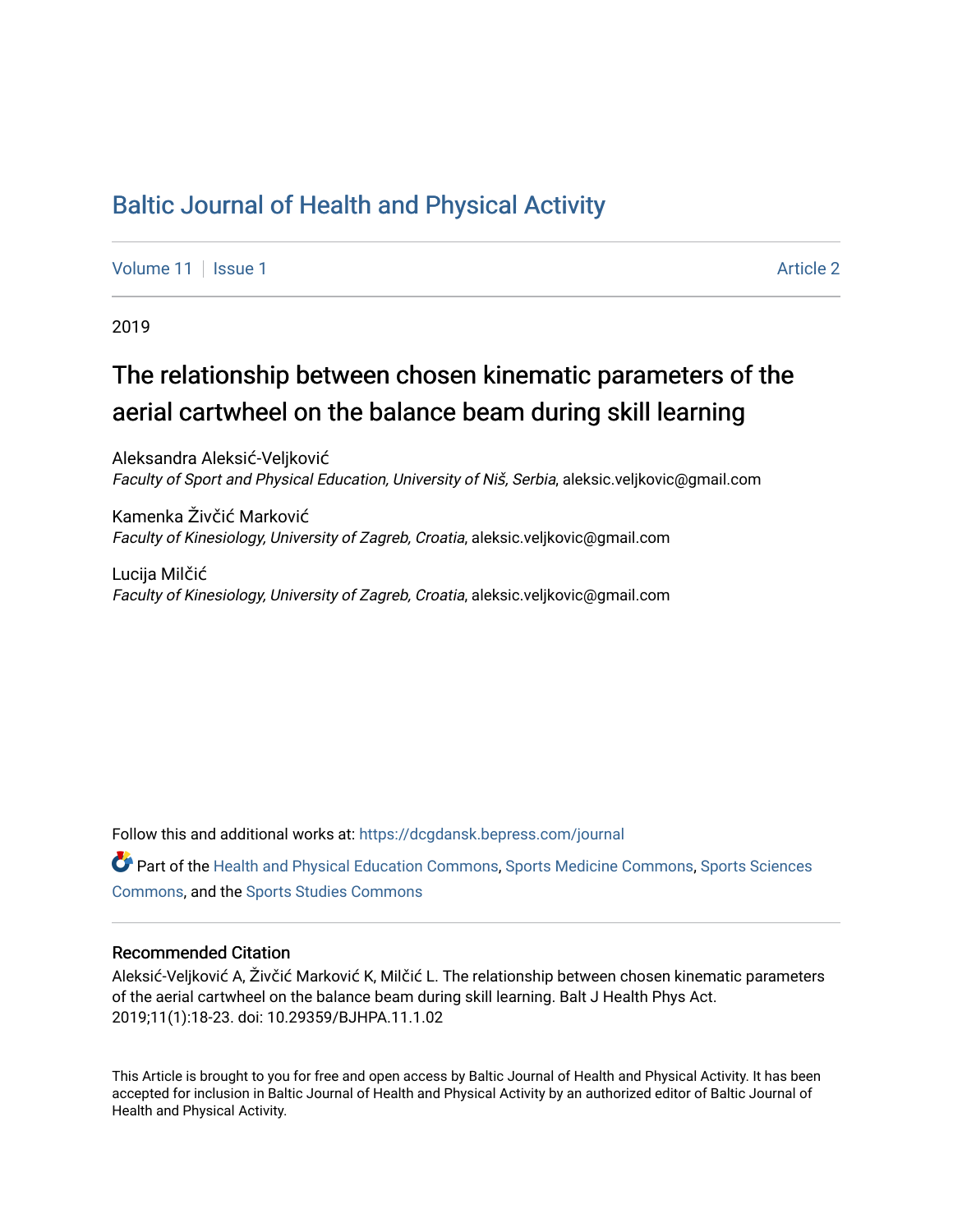**doi: 10.29359/BJHPA.11.1.02**

# **The relationship between chosen kinematic parameters of the aerial cartwheel on the balance beam during skill learning**

#### **Authors' Contribution:**

**A** Study Design **B** Data Collection

**C** Statistical Analysis **D** Data Interpretation

**E** Manuscript Preparation

**F** Literature Search

**G** Funds Collection

#### **Aleksandra Aleksić-Veljković<sup>1</sup> ABCDEF, Kamenka Živčić Marković2 ADE, Lucija Milčić2 DEF**

<sup>1</sup> Faculty of Sport and Physical Education, University of Niš, Serbia

2 Faculty of Kinesiology, University of Zagreb, Croatia

| abstract                      |                                                                                                                                                                                                                                                                                                                                                                                                                                                                                                                                                                                                                                                                                                                                                                                                                                                               |
|-------------------------------|---------------------------------------------------------------------------------------------------------------------------------------------------------------------------------------------------------------------------------------------------------------------------------------------------------------------------------------------------------------------------------------------------------------------------------------------------------------------------------------------------------------------------------------------------------------------------------------------------------------------------------------------------------------------------------------------------------------------------------------------------------------------------------------------------------------------------------------------------------------|
| <b>Background:</b>            | The purpose of this study was to determine a relationship between the chosen parameters of aerial<br>cartwheel on the balance beam during learning the skill of this element.                                                                                                                                                                                                                                                                                                                                                                                                                                                                                                                                                                                                                                                                                 |
| <b>Material and methods:</b>  | Four national level junior female gymnasts participated in this study. The trials of the aerial cartwheel<br>were filmed, and the best technically performed trial was chosen for analysis.                                                                                                                                                                                                                                                                                                                                                                                                                                                                                                                                                                                                                                                                   |
| <b>Results:</b>               | A statistically significant relationship was found between the duration of the flight phase and the length<br>between foot at the starting position (-0.675) and the height of the body's center of gravity (-0.626),<br>respectively. Statistically significant positive correlations were also found between the knee angle at<br>landing and the duration of the phase on one leg at landing (0.639). A strong positive correlation was<br>also found between the length of the aerial cartwheel and the height of the body's center of gravity<br>(0.677), and a negative one with the duration of the flight phase (-0.533) and the duration of the phase<br>on one leg at the landing (-0.805).                                                                                                                                                         |
| Conclusions:                  | Using basic biomechanical principles, the gymnast can perform movements with less effort. A coach<br>can identify mistakes more quickly and provide their gymnasts with more effective advice.                                                                                                                                                                                                                                                                                                                                                                                                                                                                                                                                                                                                                                                                |
|                               | Key words: artistic gymnastics, acrobatic elements, sport biomechanics.                                                                                                                                                                                                                                                                                                                                                                                                                                                                                                                                                                                                                                                                                                                                                                                       |
| article details               |                                                                                                                                                                                                                                                                                                                                                                                                                                                                                                                                                                                                                                                                                                                                                                                                                                                               |
|                               | Article statistics: Word count: 2,081; Tables: 1; Figures: 1; References: 19                                                                                                                                                                                                                                                                                                                                                                                                                                                                                                                                                                                                                                                                                                                                                                                  |
|                               | Received: September 2017; Accepted: January 2019; Published: March 2019                                                                                                                                                                                                                                                                                                                                                                                                                                                                                                                                                                                                                                                                                                                                                                                       |
| <b>Full-text PDF:</b>         | http://www.balticsportscience.com                                                                                                                                                                                                                                                                                                                                                                                                                                                                                                                                                                                                                                                                                                                                                                                                                             |
| Copyright                     | © Gdansk University of Physical Education and Sport, Poland                                                                                                                                                                                                                                                                                                                                                                                                                                                                                                                                                                                                                                                                                                                                                                                                   |
| Indexation:                   | Celdes, Clarivate Analytics Emerging Sources Citation Index (ESCI), CNKI Scholar (China National Knowledge<br>Infrastructure), CNPIEC, De Gruyter - IBR (International Bibliography of Reviews of Scholarly Literature in<br>the Humanities and Social Sciences), De Gruyter - IBZ (International Bibliography of Periodical Literature in<br>the Humanities and Social Sciences), DOAJ, EBSCO - Central & Eastern European Academic Source, EBSCO -<br>SPORTDiscus, EBSCO Discovery Service, Google Scholar, Index Copernicus, J-Gate, Naviga (Softweco, Primo<br>Central (ExLibris), ProQuest - Family Health, ProQuest - Health & Medical Complete, ProQuest - Illustrata: Health<br>Sciences, ProQuest - Nursing & Allied Health Source, Summon (Serials Solutions/ProQuest, TDOne (TDNet),<br>Ulrich's Periodicals Directory/ulrichsweb, WorldCat (OCLC) |
| <b>Funding:</b>               | This research received no specific grant from any funding agency in the public, commercial, or not-for-profit sectors.                                                                                                                                                                                                                                                                                                                                                                                                                                                                                                                                                                                                                                                                                                                                        |
| <b>Conflict of interests:</b> | Authors have declared that no competing interest exists.                                                                                                                                                                                                                                                                                                                                                                                                                                                                                                                                                                                                                                                                                                                                                                                                      |
| <b>Corresponding author:</b>  | Corresponding author: Aleksandra Aleksić-Veljković, Faculty of Sport and Physical Education, Department of Individual<br>Sports, University of Niš, Serbia, Čarnojevića 10a, 18000 Niš, Republic of Serbia; Telephone: +381 18 511-940; ext. 207;<br>Office No. 207; E-mail: aleksić.veljkovic@gmail.com.                                                                                                                                                                                                                                                                                                                                                                                                                                                                                                                                                     |
| <b>Open Access License:</b>   | This is an open access article distributed under the terms of the Creative Commons Attribution-Non-commercial 4.0<br>International (http://creativecommons.org/licenses/by-nc/4.0/), which permits use, distribution, and reproduction in<br>any medium, provided the original work is properly cited, the use is non-commercial and is otherwise in compliance<br>with the license.                                                                                                                                                                                                                                                                                                                                                                                                                                                                          |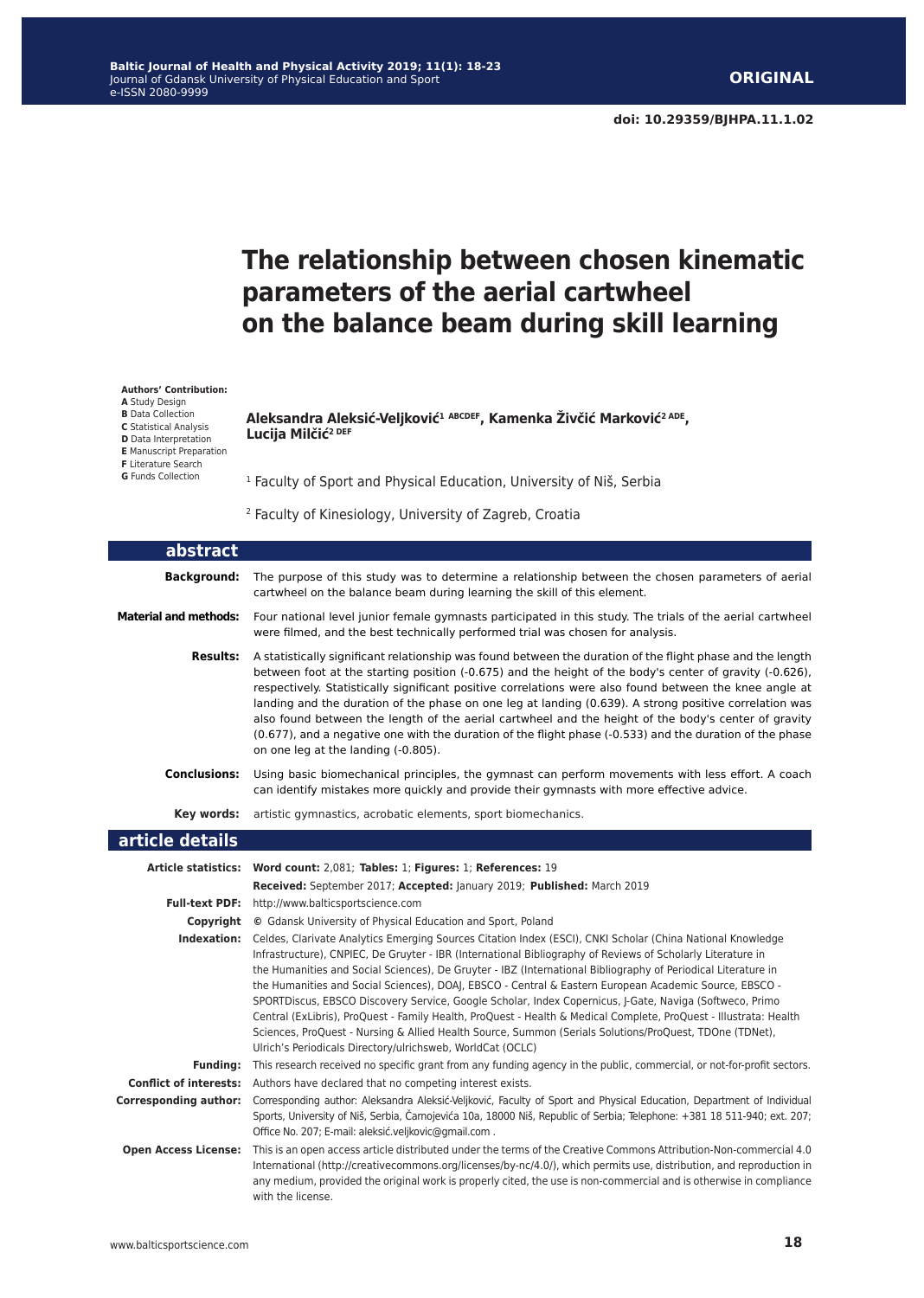## **introduction**

During complex, highly valued elements, gymnast's body is moving by mechanisms associated with the regulations of displacement of a body in place. Keeping the balance of the body is crucial because of the characteristics of the balance beam. Small body compensatory movements are necessary to maintain balance and bring the center of gravity of the body above the support. If they are followed up by additional movements to prevent the fall off the balance beam, they will be penalized by the judges.

Technical training on all apparatus, especially on the balance beam, is better if based on biomechanical principles for the performance of elements, but also if it follows a methodical system of rules, established on scientific analysis. These aspects lead to the formation of stable and precise technical skills, without failures or accidents, by developing own resources of physical potential [1]. Technical training in gymnastics, especially in juniors should be based on biomechanical recommendations by applying the quantitative analysis of video-technical training. So, the learning technique based on biomechanical analyses can help in early detection of mistakes. The detailed knowledge of kinematic and dynamic characteristics of aerial cartwheel allows intervention of specialists in sports training. The objective conducting of the training process can thus contribute to the rapid evolution towards higher requirements, and the detection of potential that can help harness the increasing difficulty of execution and the transition to a high technical group for the athletes who display such unexplored reserves [1].

In conformity to the international regulations [2], the routine on the beam must include a mount, elements of different structural groups (acrobatic, gymnastic, mixed elements) and elements near the balance beam. The whole combination must be characterized by dynamism, changes of rhythm and continuity. The end of the exercise (the dismount) must be consistent with the difficulty of the whole and with the specific requirements of the competition [3]. Aerial cartwheel is a usually performed acrobatic element. This element is D value [2] and, because a gymnast is landing on one foot, it is very good for connections values and is also a requirement for forward or sideward gymnastics elements.

Free aerial cartwheel requires explosive power of the knee extensor muscle, static strength of the knee extensors and flexors, especially during the flight phase. Because of the complexity of exercise, this requires a high level of coordination, a speed of movement of individual body parts and balance. In addition to physical preparation, a gymnast who performs the aerial cartwheel must have a satisfactory level of psychological ability. Specifically, it is important to use strength preparation for the elements which are learned in order to improve intramuscular coordination and make the performance much easier [4].

Performance in artistic gymnastics happens very fast, so human eye cannot see mistakes that are occurring in the aerial phase. All phases of acrobatic movements (contact, aerial, and landing or phases) are interrelated [5]. Therefore, biomechanical analysis will help to resolve the mistakes in the performance. To understand some biomechanical requirements on the apparatus will help coaches to develop safe and effective training programs based on scientific information [6]. Another issue involves injuries that can be prevented by regular preparatory and methodical exercises. A different technique may prevent musculoskeletal overload and reduce the potential of injuries [7].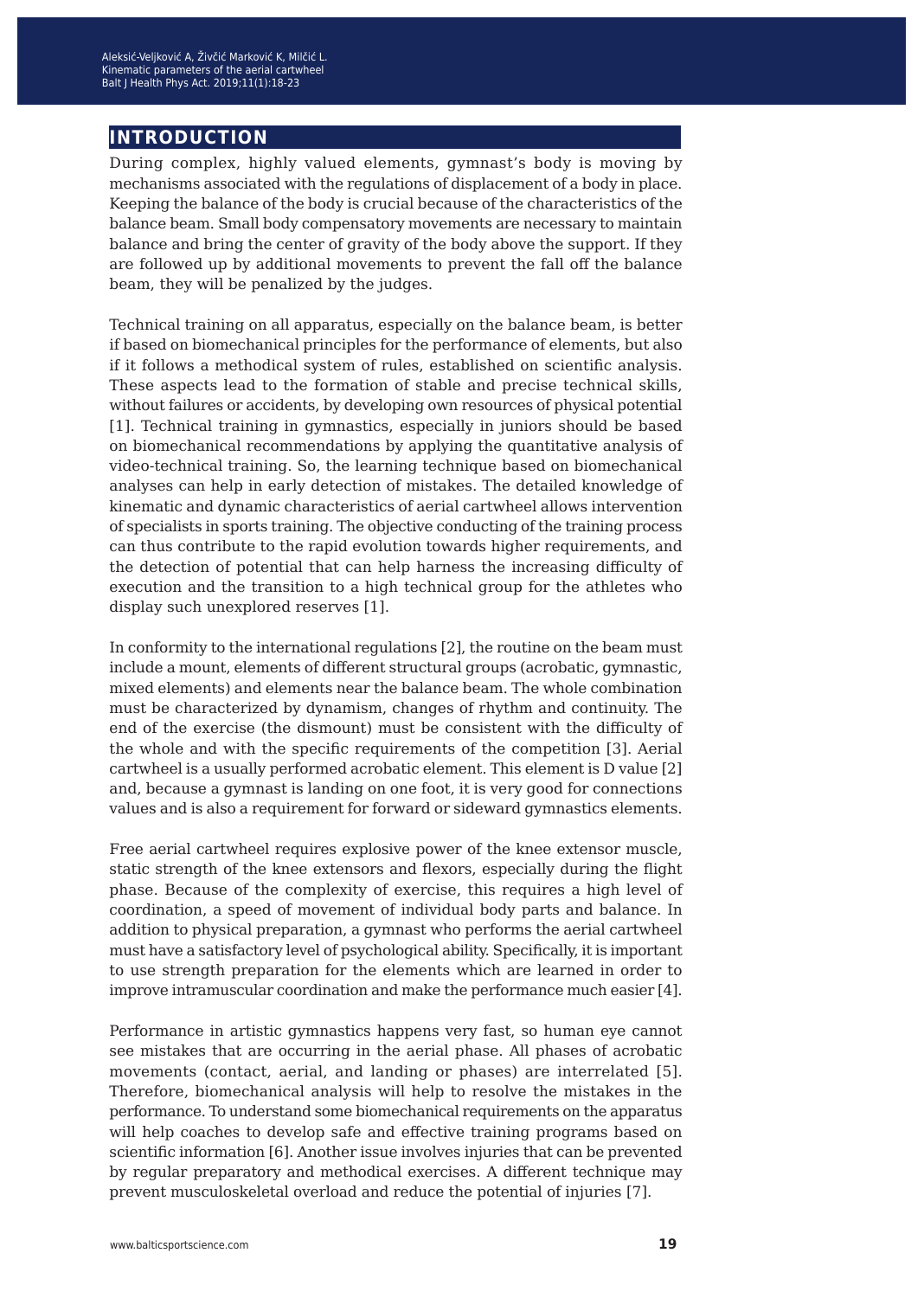

The aim of this investigation was to determine a relationship between the chosen parameters of aerial cartwheel on the balance beam during skill learning of this element. The second aim was to point out the most important problems in learning this element.

### **material and methods**

Four national level junior female gymnasts (mean  $\pm$  SD height: 1.64  $\pm$ 0.08 m, body mass:  $59.0 \pm 6.9$  kg) were selected for the study and gave written informed consent. The experimental protocols were approved by the University's Research Ethics Committee. During the collection session, each gymnast performed ten successful aerial cartwheels on the balance beam (10 trials for each gymnast).

The trials of the aerial cartwheel were recorded during training, and the best technically performed trial was chosen for the analysis. Cartwheels were recorded with Casio FX Camera at speed of 300 frames per second. The camera was positioned lateral to the direction of the balance beam performance and 5 meters from the edge. Parameters were calculated using software for 2D Kinematic Analysis "Kinovea" 0.8.25.

The parameters used for analyses were: SPOS – the length between feet at starting position (in cm), LFSP - the length between feet at the beginning  $(in cm)$ , DBF – the duration of phase on both feet  $(in seconds)$ , HCG – the height of the center of gravity (in cm), DFP - the duration of the flight phase (in seconds), DFOL ‒ the duration of the phase on one leg at the landing (in seconds), ATO – the angle of take-off (in degrees), AOL – the knee angle at the landing, AOKL – the angle of landing between torso and knee of the first leg (in degrees), LOAC - the length of the aerial cartwheel (in degrees).

Data analyses were conducted using SPSS 16. We used inferential statistics (the Pearson Product Moment Correlation) to determine the correlation between the variables at a 95% level of significance ( $p < 0.05$ ).

### **results**

The correlation coefficients between biomechanical parameters of the aerial cartwheel are presented in Table 1. A statistically significant negative relationship was found between duration of the flight phase and the length between feet at the starting position  $(-0.675, p < 0.05)$  and the height of the body's center of gravity  $(-0.626, p < 0.05)$ . A negative correlation was found between the knee angle of the front foot and the length between the feet at the starting position.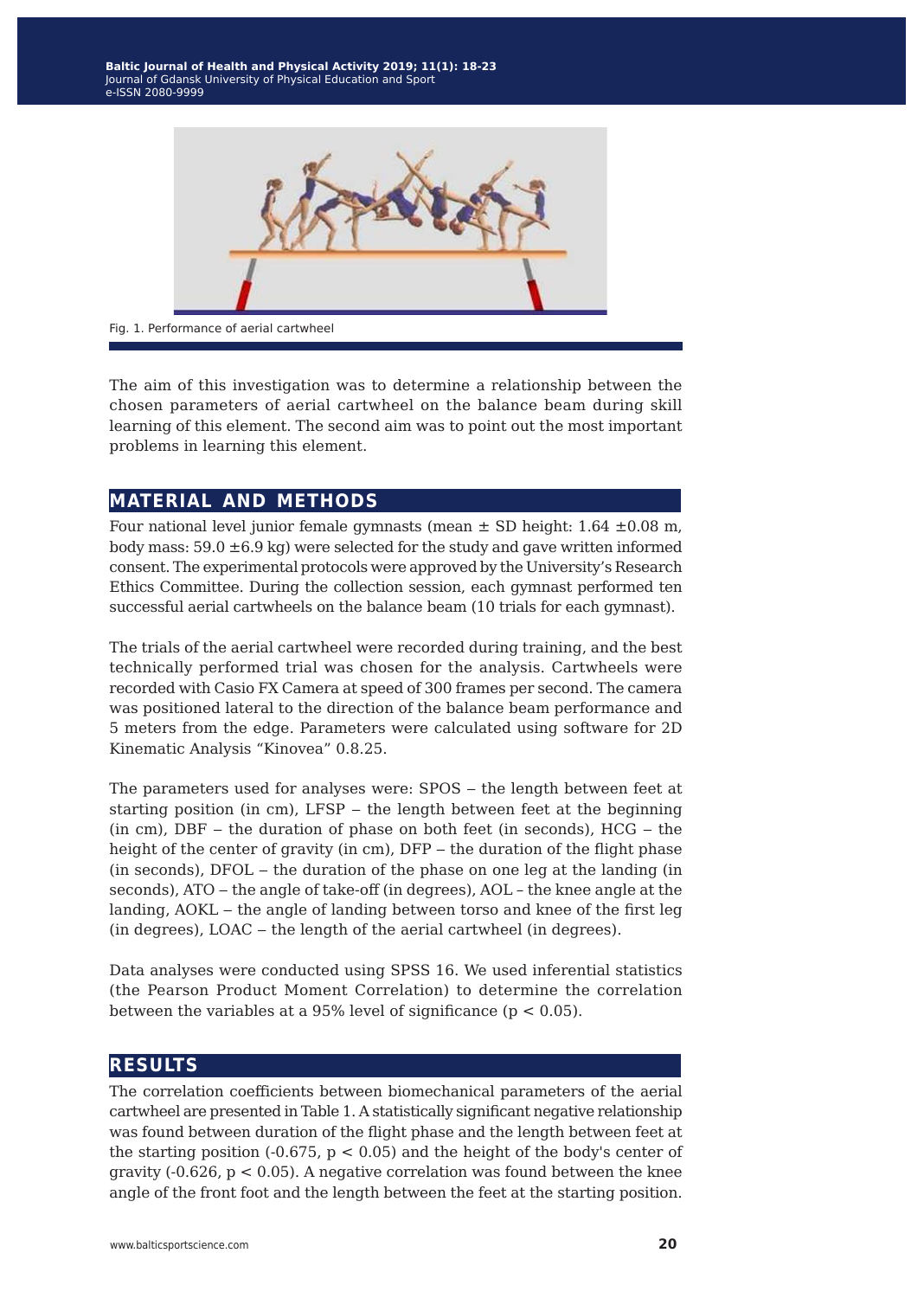Table 1. Correlations between chosen kinematic parameters of aerial cartwheel, at the level of statistical significance p < 0.05

| Var.        | <b>SPOS</b> | <b>LFSP</b> | <b>DBF</b> | <b>HCG</b> | <b>DFP</b> | <b>DFOL</b> | <b>ATO</b> | AOL      | <b>AOKL</b> |
|-------------|-------------|-------------|------------|------------|------------|-------------|------------|----------|-------------|
| <b>LFSP</b> | 0.077       |             |            |            |            |             |            |          |             |
| <b>DBF</b>  | 0.064       | $-0.269$    |            |            |            |             |            |          |             |
| <b>HCG</b>  | 0.008       | 0.355       | 0.120      |            |            |             |            |          |             |
| <b>DFP</b>  | $-0.024$    | $-0.675**$  | 0.272      | $-0.626**$ |            |             |            |          |             |
| <b>DFOL</b> | $-0.521*$   | $-0.102$    | 0.091      | $-0.241$   | 0.294      |             |            |          |             |
| <b>ATO</b>  | $-0.132$    | $-0.627**$  | 0.365      | $-0.413$   | 0.401      | 0.093       |            |          |             |
| AOL         | $-0.279$    | 0.243       | 0.148      | 0.150      | $-0.252$   | $0.639**$   | 0.186      |          |             |
| AOKL        | $-0.078$    | 0.054       | $-0.199$   | $-0.302$   | $-0.046$   | $-0.123$    | 0.154      | 0.015    |             |
| <b>LOAC</b> | 0.488       | 0.187       | 0.027      | $0.677**$  | $-0.533*$  | $-0.805**$  | $-0.263$   | $-0.359$ | $-0.201$    |

*Legend: SPOS - the length between feet at the starting position, LFSP - the length between feet at the beginning, DBF - the duration of the phase on both feet, HCG - the height of the center of gravity, DFP - the duration of the flight phase, DFOL - the duration of the phase on one leg at the landing, ATO - the angle of take-off, AOL – the knee angle at the landing, AOKL - the angle of landing between the torso and the knee of the first leg, LOAC - the length of the aerial cartwheel.*

Statistically significant positive correlations were found between the knee angle at landing and the duration of the phase on one leg at the landing (0.639, p < 0.05). A strong positive correlation was also found between the length of the aerial cartwheel and the height of the body's center of gravity (0.677, p < 0.05), and a negative one with the duration of the flight phase  $(-0.533, p < 0.05)$ , and the duration of the phase on one leg at the landing  $(-0.805, p < 0.05)$ .

### **discussion**

The purpose of this study was to the determine a relationship between parameters of aerial cartwheel on the balance beam during the learning process and also to point out the most important problems in learning this element. We investigated aerial cartwheels with successful performance during the learning process of this gymnastic skill. A successful aerial cartwheel can also have certain errors in technique that can result in greater deductions during competition when this skill is performed in the exercise and in different combinations with other elements. Connections of two or more elements bring connections values, and aerial cartwheel is very often part of those connections because it is a D value [2] element. D value [2] means that this element is worth 0.4 points which counts for difficulty values of the routine. Poor performance of aerial cartwheel causes mistakes in connections and inability to connect with other elements, which will result in judges' deductions. These facts can help coaches' in the learning process in order to improve aerial performance of their gymnasts and use the proper technique. The determined correlations between chosen parameters indicate important factors of proper performance. Results have shown that the aerial cartwheel should be performed in place without moving away, actually swinging under the center of gravity, and thus keeping the height for performance. If the gymnast makes a poor kick with a leg and also with arms, the performance will be worse, and landing will be lower and far. Likewise, the results indicate that elements need to be performed very quickly.

The aerial cartwheel falls into the category of complex acrobatic exercises, which are often performed in the balance beam routine, especially in connection with elements that start from one leg. In addition to fine motor and psychological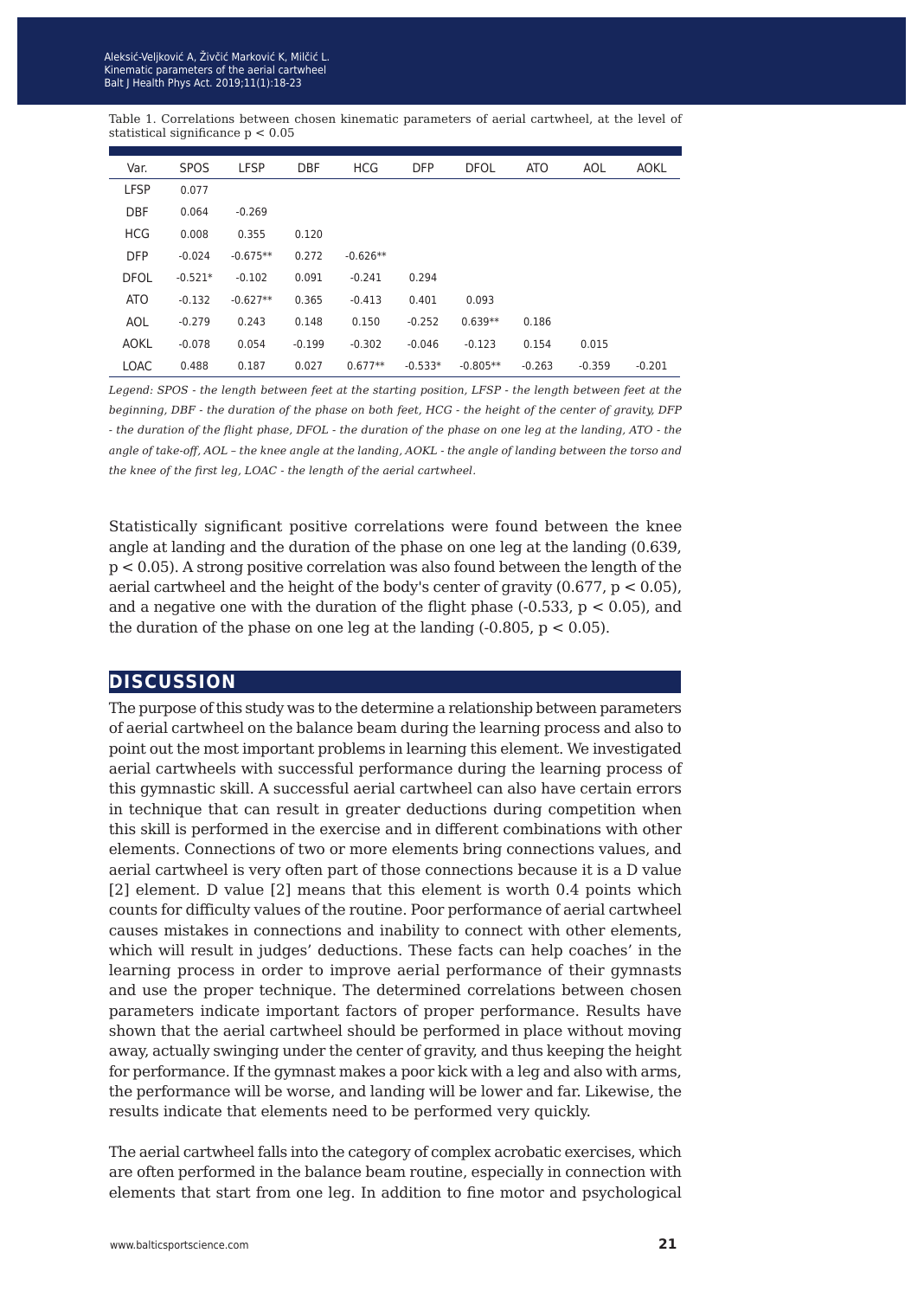preparation, the coach's training and experience is very important. His knowledge of techniques involves elements, methods of teaching, knowledge to remove the mistakes, knowledge and experience for assisting and keeping, represent perhaps even the most important components in the training process. Different gymnasts are differently built and have a different strength and flexibility. These factors have a significant effect in determining the most effective techniques for each individual gymnast. To learn these very important gymnastic elements, it is necessary to start skill acquisition with selected gymnasts at the age of 8 to 9 years old and finish it by 12 to 13 years of age.

In accordance with the mechanical laws, the take-off characteristics (arm swing, leg impulse and velocity of backward displacement) determine both the angular momentum, the trajectory of the center of mass (COM) and the total flight time of a gymnast during an acrobatic aerial flight [8, 9, 10, 11]. Gittoes et al. [12] note that discrepancies in spatial orientation during an aerial phase in gymnastics may need to be compensated for at the beginning of landing. While their study deals with dismounts, a similar situation may occur during any aerial movement in acrobatic elements on a balance beam. There is the inability to control the body's angles in the aerial cartwheel during the flight phase, and like in other elements, this fact can be a factor that will result in failed landing. To avoid falling off the beam, the gymnast may attempt to rotate the arms quickly in the direction of the fall with the possibility that the rest of the body will stop or reverse its unwanted rotation [13].

In the training process, each phase should be given an important place because it is connected to one another, and because of this error in one of the phases causes the error in the next phase. The most common errors that occur when doing an aerial cartwheel are: moving the center of gravity back at the take-off lowers the body's center of gravity during the flight and causes problems at the landing; an error in the movement occurs when the angle of the hip joint in at take-off is 90º or greater, which causes a small speed during rotation; when gymnasts have not performed blocking with arms in a position when the body is approximately vertical, this will influence the required transferring momentum, length and duration of the aerial cartwheel; the angle of the hip joint are less than 180º in the flight phase, i.e., a bent posture influences the placing the foot away from the center of gravity of the body.

There is a lack of studies investigating inaccurate gymnastic elements on the beam in order to improve gymnasts' performance and to reduce score deductions. Hars et al. [14] examined reaction forces during support phases of back walkovers. However, only good performances, from the judges' point of view, were examined. Most other studies focused on balance beam dismounts [6, 12, 15, 16, 17, 18, 19], but there is lack of investigations of acrobatic elements on the balance beam.

### **conclusions**

The coach and the athlete should strive towards efficiency. Efficient movement in gymnastics can be described as a movement that gives maximum results with minimum effort. Using basic biomechanical principles, gymnast can perform movements with less effort. Additionally, this result can help in eliminating mistakes, because each mistake into the steps of element will result with next mistakes that are connected. A coach can identify mistakes more quickly and provide more effective advice to their gymnasts.